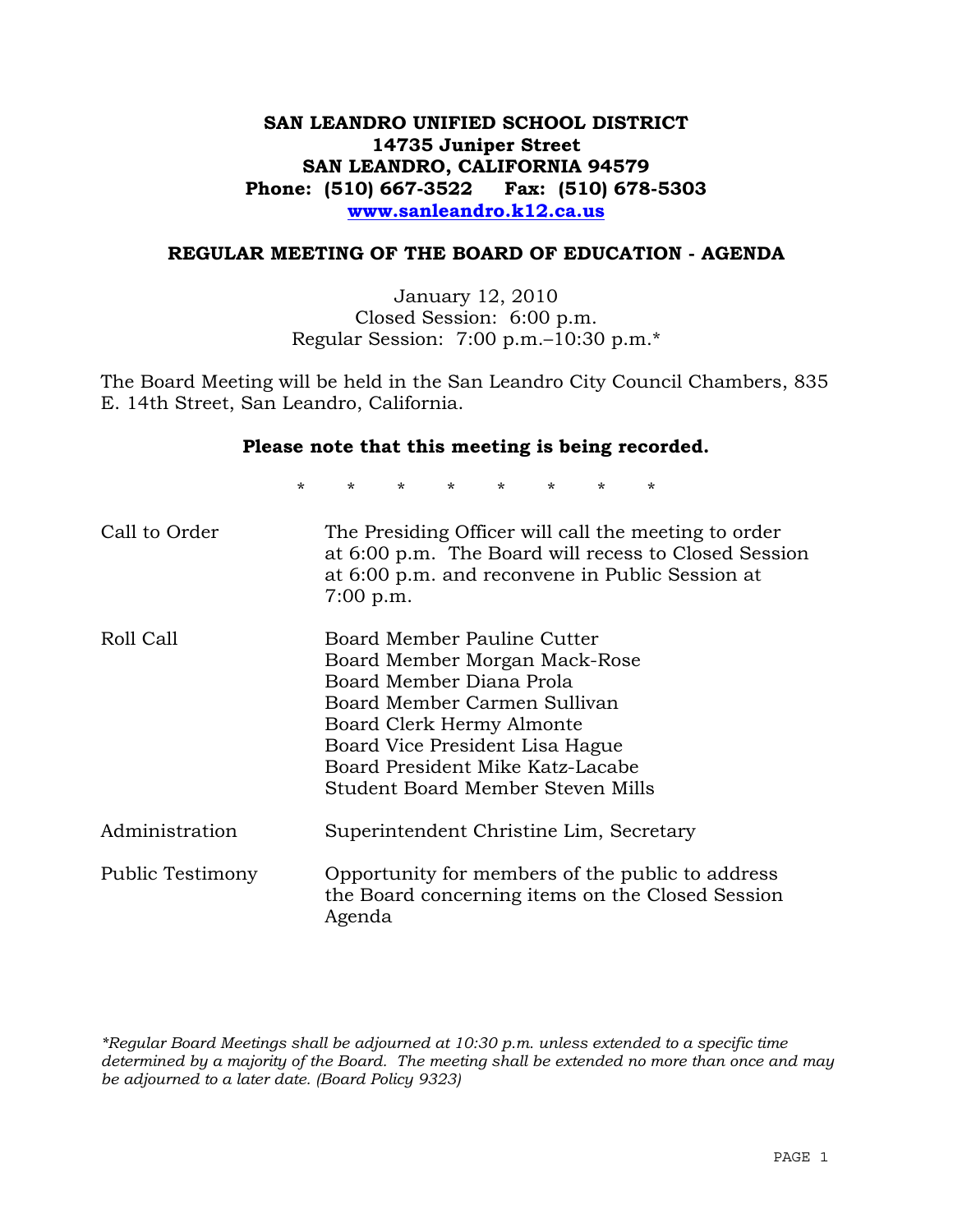Prior to the Public Session, the Board will meet in Closed Session pursuant to Education Code Sections 35146 and 48918(c), and Government Code Sections 54957, 54957.6, 54956.9(b), 54956.8, and 54956.9.

- a) Student Expulsions
- b) Public Employee Discipline/Dismissal/Release/Hiring
- c) Conference with Labor Negotiator
- d) Conference with Legal Counsel Anticipated Litigation Significant exposure to litigation
- e) Public Employee Appointment: Interim Superintendent
- f) Conference with Real Property Negotiator Property(ies)
- g) Conference with Legal Counsel Existing Litigation

| Report Closed<br><b>Session Action</b> | Motion __________ Second __________ Vote ________ |                                                                                                                                                                                                                                                                                                                                                                                                                                                                                                                                                                                                                                                                                                                                                                                                                                                                                                                                                                                                                        |
|----------------------------------------|---------------------------------------------------|------------------------------------------------------------------------------------------------------------------------------------------------------------------------------------------------------------------------------------------------------------------------------------------------------------------------------------------------------------------------------------------------------------------------------------------------------------------------------------------------------------------------------------------------------------------------------------------------------------------------------------------------------------------------------------------------------------------------------------------------------------------------------------------------------------------------------------------------------------------------------------------------------------------------------------------------------------------------------------------------------------------------|
| Pledge of Allegiance                   |                                                   |                                                                                                                                                                                                                                                                                                                                                                                                                                                                                                                                                                                                                                                                                                                                                                                                                                                                                                                                                                                                                        |
| Approve Agenda                         | 2010                                              | Approve the Regular Meeting Agenda of January 15,                                                                                                                                                                                                                                                                                                                                                                                                                                                                                                                                                                                                                                                                                                                                                                                                                                                                                                                                                                      |
|                                        | Motion __________ Second __________ Vote ________ |                                                                                                                                                                                                                                                                                                                                                                                                                                                                                                                                                                                                                                                                                                                                                                                                                                                                                                                                                                                                                        |
| Legal Statement                        | 54954.2(a)                                        | Members of the audience who wish to address the<br>Board are asked to complete the yellow card available at<br>the entrance and submit it to the Board's Administrative<br>Assistant. Speakers who have completed the card will be<br>called when the item is reached on the agenda or, for<br>non-agenda items, during the Public Testimony. Cards<br>are to be turned in before the item is reached on the<br>agenda. Please note that this meeting is being recorded.<br>State law prohibits the Board of Education from taking<br>any action on or discussing items that are not on the<br>posted agenda except to A) briefly respond to statements<br>made or questions posed by the public in attendance; B)<br>ask questions for clarification; C) provide a reference to a<br>staff member or other resource for factual information in<br>response to the inquiry; or D) ask a staff member to<br>report back on the matter at the next meeting and/or put<br>it on a future agenda. (Government Code Section |

#### **PRESENTATION**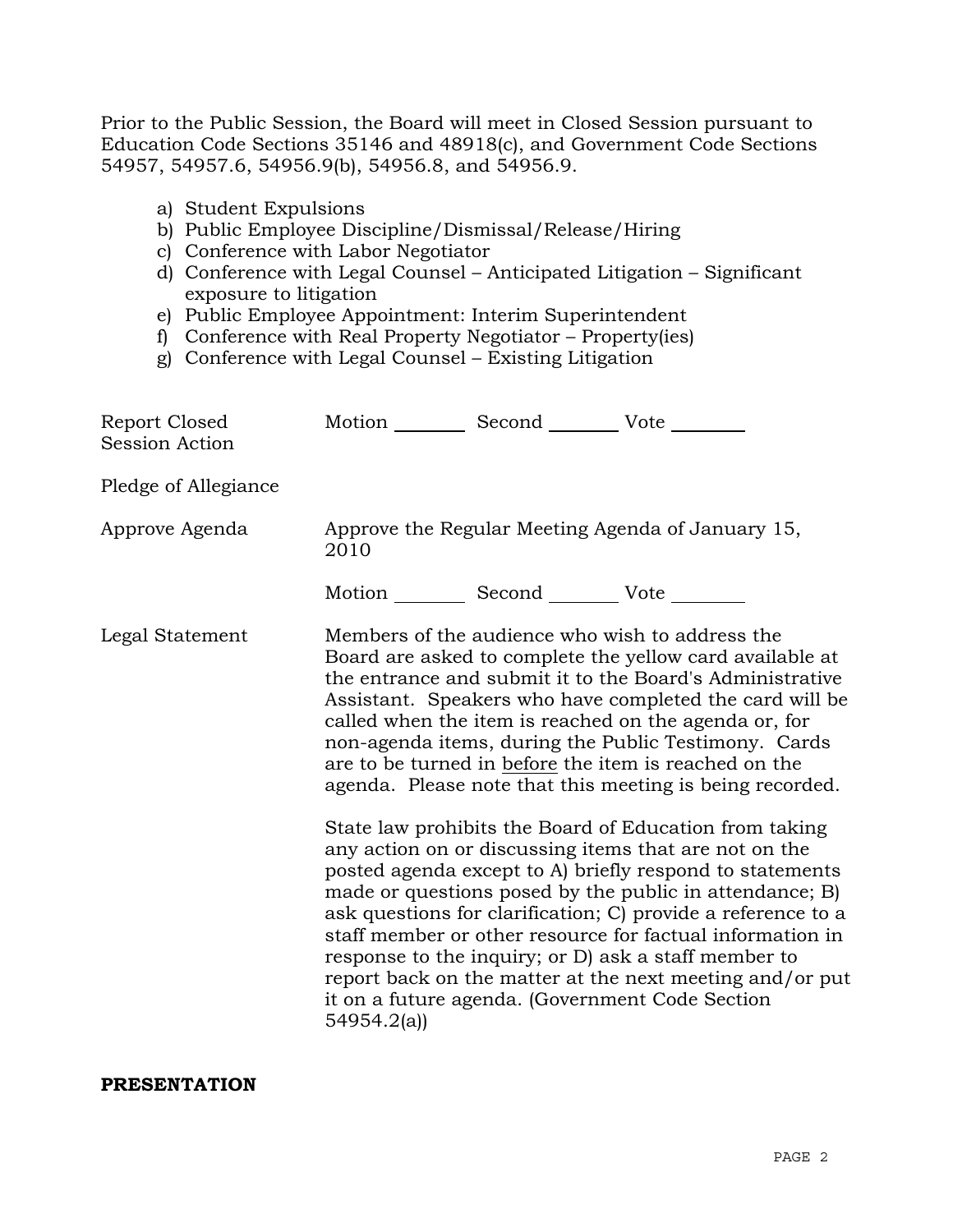## **7:00-7:10 p.m.** \* The Superintendent and Board of Education will present a Certificate of Commendation to Mark Montoya who has been has been instrumental in the resurrection of the Thomas Jefferson PTA. Mr. Montoya is a champion for children. His energy around raising funds to provide more for the kids at Jefferson is infectious. He, with the help of a small group of parents, was able to raise nearly \$10,000 dollars their first year in existence. This year the PTA is funding our Urban Wilderness Classroom (school garden) in addition to providing funds for the fifth grade Outdoor Education Science trip. Mr. Montoya believes in students being physically active and thus with the support of the PTA has donated bikes to children at our school. Since the spring of 2009 all together 14 bikes have been donated to students. It is his relentlessness and passion for students that drives the Jefferson PTA.

# **7:10-7:25 p.m. PUBLIC TESTIMONY ON NON-AGENDA ITEMS**

Members of the audience, who wish to address the Board, please complete the yellow card available at the entrance and submit it to the Board's Administrative Assistant. Cards are to be turned in before the item is reached on the agenda.

**7:25-7:50 p.m. REPORTS**

 Correspondence Student Board Member Report Union Representative Reports Superintendent's Report Board Committee Reports • Curriculum

# **7:50-8:50 p.m. PRESENTATION**

- \* Staff from Educational Services will present highlights of the Local Education Agency (LEA) Plan Addendum that is required as a result of the District entering Title I Program Improvement status in September, 2009. The plan addresses eight areas:
	- 1. Fundamental teaching and learning needs of district schools and the specific academic problems of high priority students
	- 2. Measurable achievement goals and targets for student groups consistent with Adequate Yearly Progress (AYP)
	- 3. Scientifically-based research strategies to strengthen the core program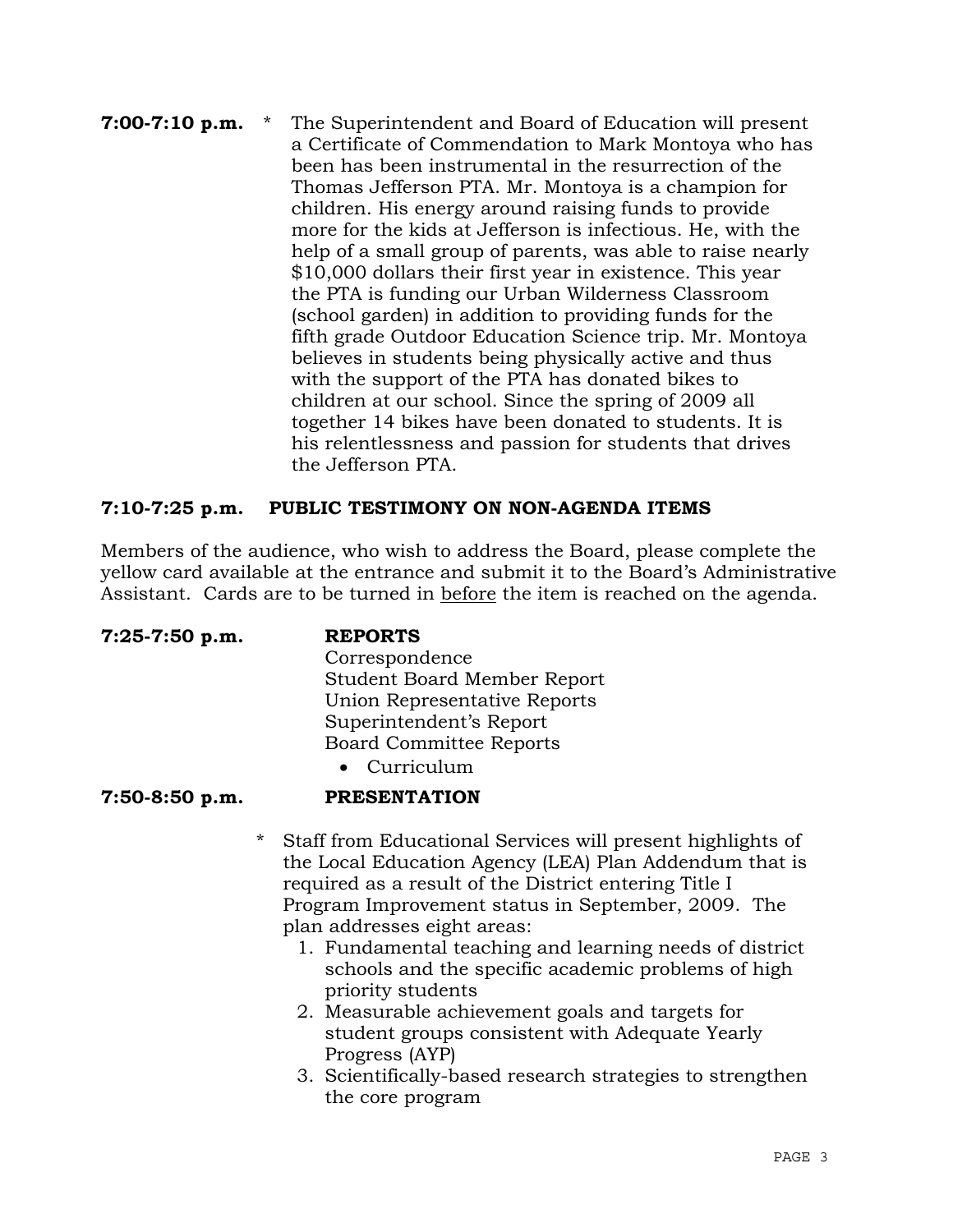- 4. Specific action steps that have greatest likelihood of improving student achievement
- 5. Professional development needs of teachers and administrators
- 6. Programs and services to address the needs of English Learners
	- a. This section reflects the requirements of the Title III, Year 2 Improvement Plan Addendum (IPA)
- 7. Before and after school and other extensions of the school year
- 8. Strategies to promote effective parent involvement in the school

 This LEA Plan Addendum was developed using the four self-assessment tools required by the state:

- Academic Program Survey (APS)
- District Assistance Survey (DAS)
- Inventory of Services and Supports (ISS) for students with disabilities
- English Learner Subgroup Self-Assessment (ELSSA)

The plan was developed using the results of the selfassessment tools completed by school site staff, district staff, subcommittees, Board members, and the newly formed district-level Program Improvement Leadership and Academic Response (PILAR) Team. Numerous passionate discussions were held to identify the District's *Highest Priority Areas of Need* around which the plan has been developed. Additionally the plan was developed around items required by the state.

The LEA Plan Addendum and the Improvement Plan Addendum were both developed and reviewed by Alameda (LEA) and Contra Costa (IPA) County Offices of Education as required.

# **CONFERENCE**

These items are presented for action at this time. Some may have been reviewed at a previous meeting.

Educational Services

3.1-CF Title I Program

Staff Recommendation: The Board will discuss and consider approving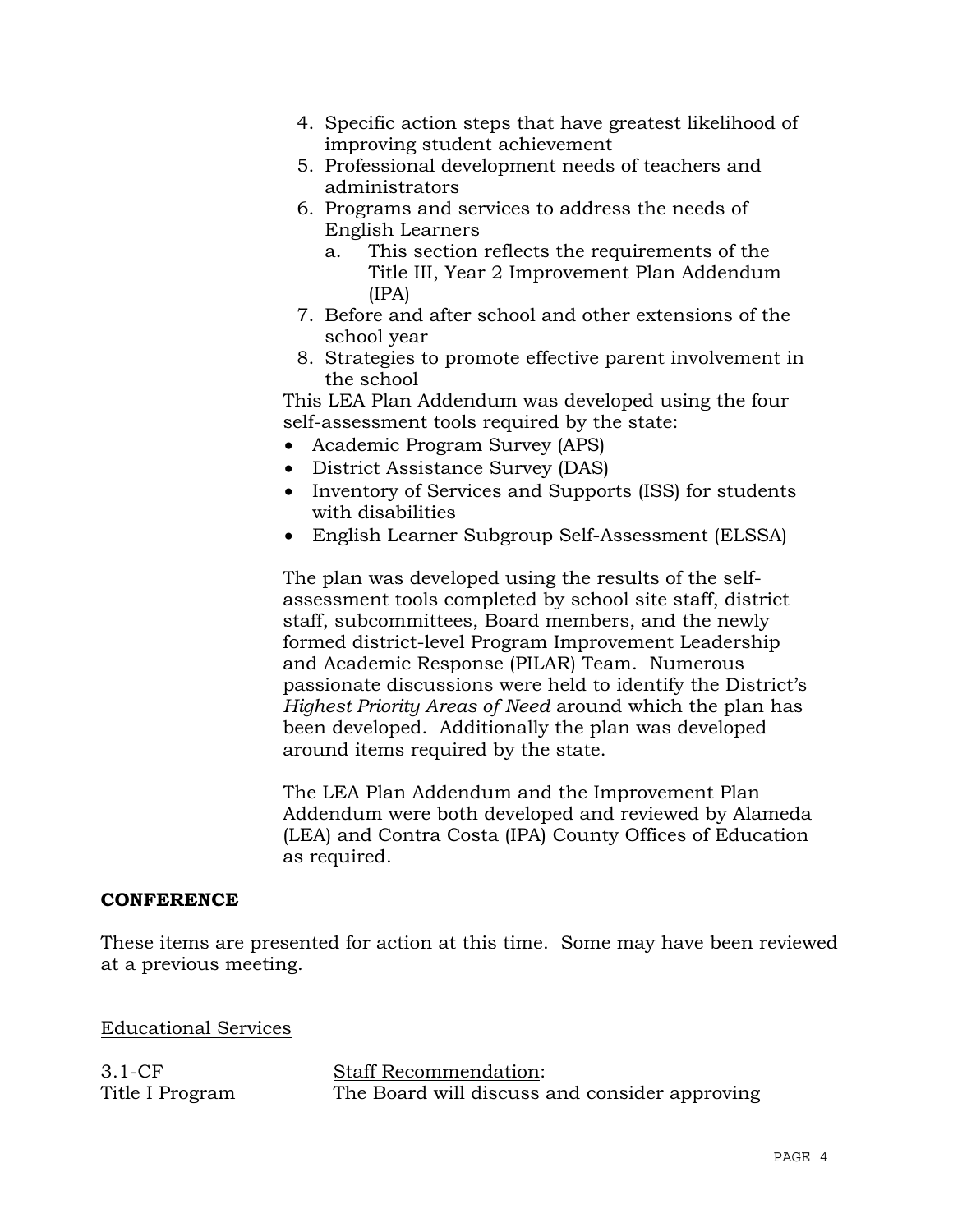| Improvement Local          |        | the LEA Plan Addendum Sections 1-5, and 7-8. |      |
|----------------------------|--------|----------------------------------------------|------|
| <b>Education Agency</b>    |        |                                              |      |
| (LEA) Plan Addendum        | Motion | Second                                       | Vote |
| Sections $1-5$ , and $7-8$ |        |                                              |      |

## **INFORMATION**

These items are intended to keep the Board informed on various District business matters which do not require action by the Board.

Educational Services

| $3.1 - I$             | <b>Staff Recommendation:</b>                      |
|-----------------------|---------------------------------------------------|
| Title III Improvement | The Board will receive for information and review |
| Plan Addendum         | the Title III Improvement Plan Addendum (also     |
|                       | Section 6 of the LEA Plan Addendum).              |

Motion Second Vote

## **8:50-9:00 p.m. PRESENTATION**

\* Assistant Superintendent Business Services, Song Chin-Bendib, will present a summary and analysis of the Tier III programs. The summary will reflect all the flexibility transfers the Board has approved pursuant to the State Budget Trailer Bill SBX3 4.

#### **9:00-9:05 p.m. CONSENT ITEMS**

These items are considered routine and may be enacted by a single motion. At the request of any member of the Board, any item on the consent agenda shall be removed and given individual consideration for action as a regular agenda item.

#### General Services

| $1.1-C$<br>Approval of Board<br>Minutes – November 3,<br>2009    | <b>Staff Recommendation:</b><br>Approve the minutes of the regular Board meeting<br>held on November 3, 2009. |               |                                                  |
|------------------------------------------------------------------|---------------------------------------------------------------------------------------------------------------|---------------|--------------------------------------------------|
|                                                                  | Motion                                                                                                        | Second        | Vote                                             |
| $1.2 - C$<br>Approval of Board<br>Minutes - November<br>17, 2009 | <b>Staff Recommendation:</b><br>held on November 17, 2009.                                                    |               | Approve the minutes of the regular Board meeting |
|                                                                  |                                                                                                               | Motion Second | Vote                                             |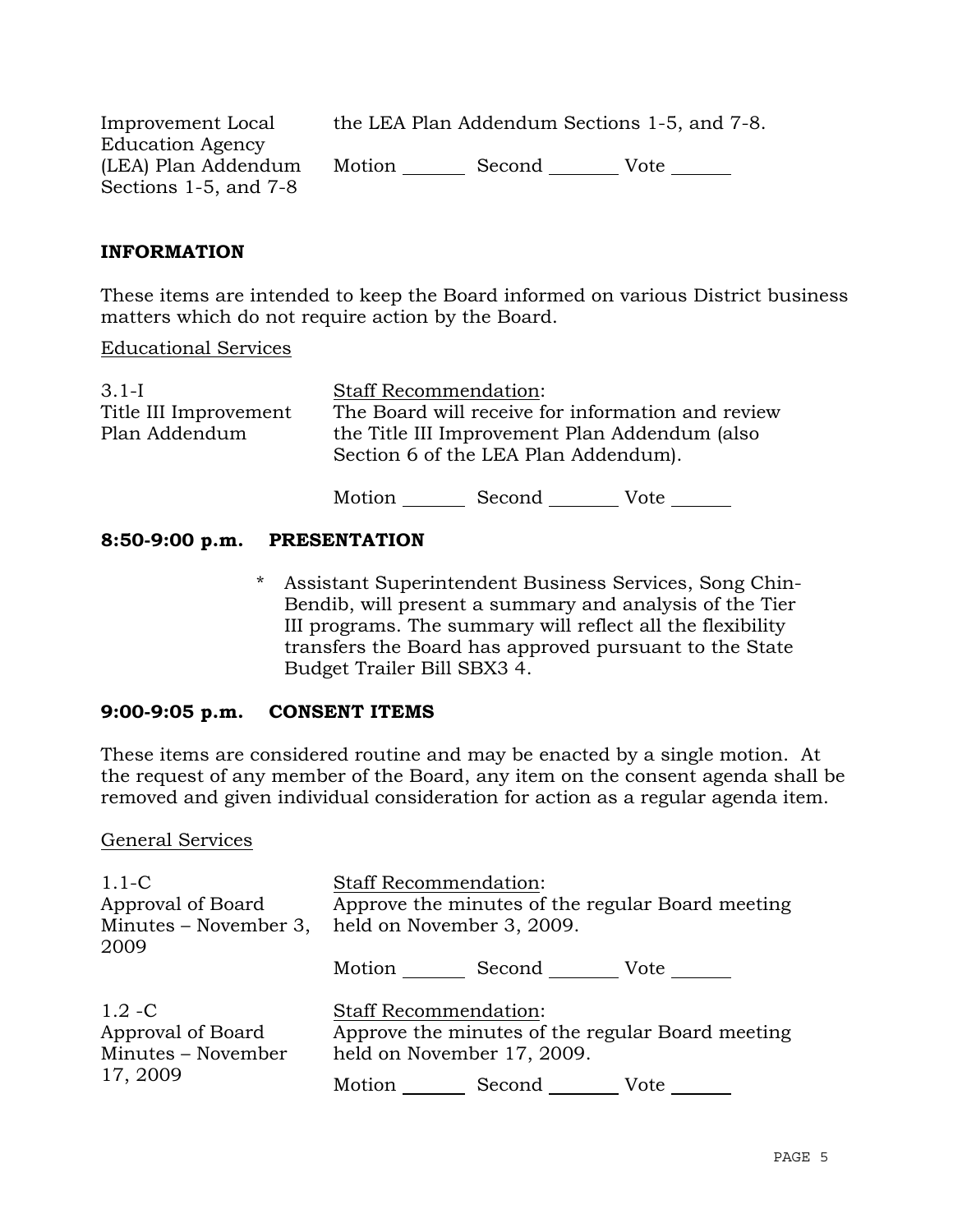# Human Resources

| $2.1-C$<br>Acceptance of<br>Personnel Report                                    | <b>Staff Recommendation:</b><br>Accept Personnel Report as submitted.<br>Motion _________ Second __________ Vote _______                                                                                                                                                                                                         |  |  |
|---------------------------------------------------------------------------------|----------------------------------------------------------------------------------------------------------------------------------------------------------------------------------------------------------------------------------------------------------------------------------------------------------------------------------|--|--|
| $2.2 - C$<br>Renewal of Student<br>Teaching Agreements                          | Staff Recommendation:<br>Approve the renewal of the Student Teaching<br>Agreements between San Leandro Unified School<br>District and Brandman University and The<br>National Hispanic University.                                                                                                                               |  |  |
|                                                                                 | Motion _________ Second __________ Vote _______                                                                                                                                                                                                                                                                                  |  |  |
| <b>Educational Services</b>                                                     |                                                                                                                                                                                                                                                                                                                                  |  |  |
| $3.1-C$<br>Acceptance of<br>Donations                                           | Staff Recommendation:<br>Approve the acceptance of gifts to the District as<br>follows:                                                                                                                                                                                                                                          |  |  |
|                                                                                 | <b>McKinley Elementary School</b><br>\$300 for Music Program and \$200 for Art<br>Program from the Vedanthi Family                                                                                                                                                                                                               |  |  |
|                                                                                 | <u>Washington Elementary School</u><br>\$50 from Oliver Kesting through the PG&E<br>Campaign for the Community<br>1 new girl's bike and 1 new boy's bike as a<br>$\bullet$<br>give-a-way from Foster Farms Dairy, Modesto,<br>to 2 students with perfect attendance and no<br>tardies for the first trimester of the school year |  |  |
|                                                                                 | San Leandro High School<br>1 Tektronix 465 Dual Trace Oscilloscope and<br>related accessories from Mark Klein<br>Various Physical Education equipment<br>donated from Kellogg's Corporation, Bay Area,<br>(pedometers, footballs, soccer balls,<br>basketballs, and volleyballs)                                                 |  |  |
|                                                                                 | Motion _________ Second _________ Vote _______                                                                                                                                                                                                                                                                                   |  |  |
| $3.2-C$<br>Resolution $#10-03$ ,<br>National "No Name<br>Calling Week", January | <b>Staff Recommendation:</b><br>Adopt Resolution #10-03, National "No Name"<br>Calling Week", January 25-29, 2010.                                                                                                                                                                                                               |  |  |
| 25-29, 2010                                                                     | Motion<br>Second<br>Vote                                                                                                                                                                                                                                                                                                         |  |  |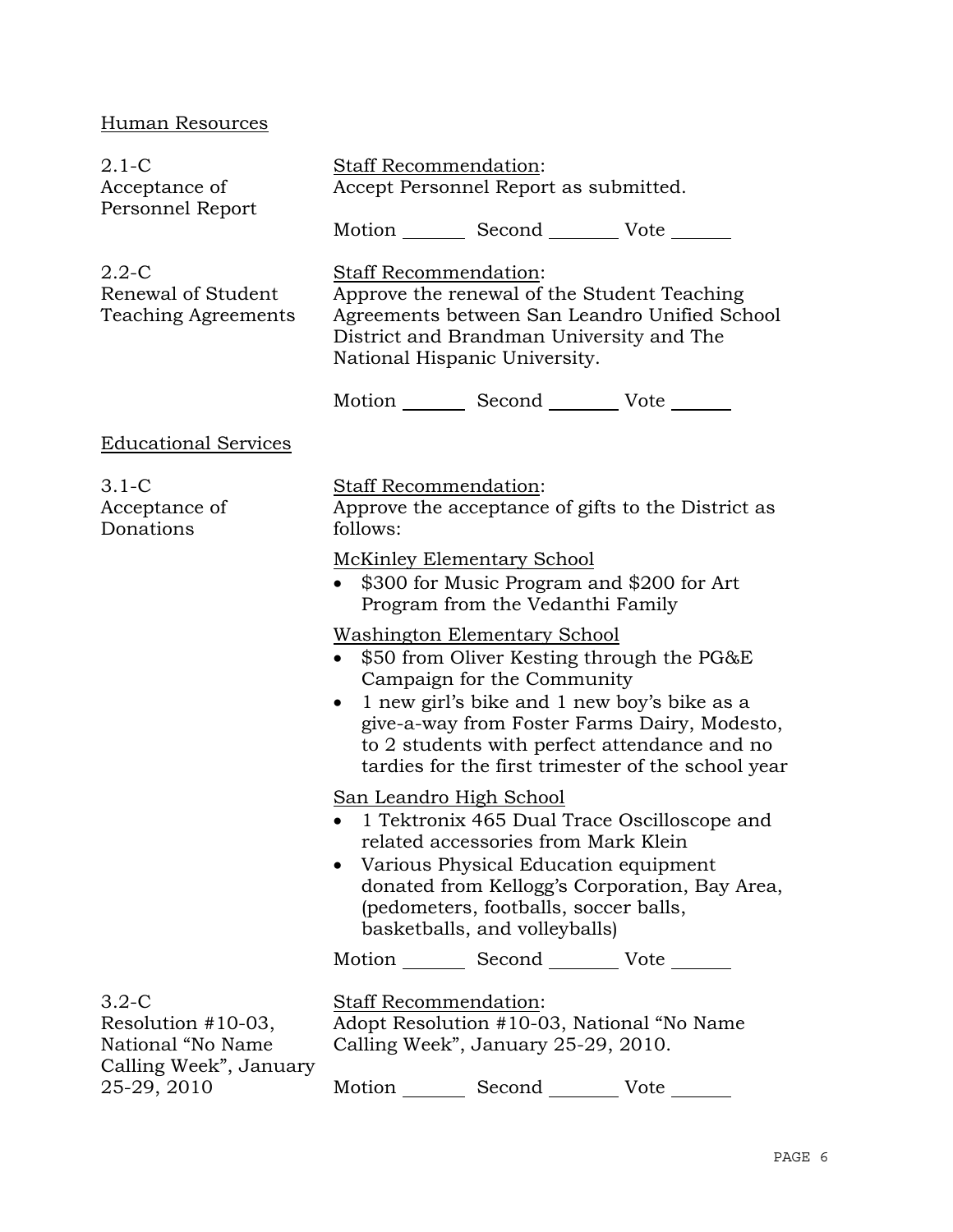| $3.3-C$<br>Contract Between the<br>San Leandro Unified<br>School District and<br>WestEd to Provide<br>Support to the District<br>as it Develops its<br>Tiered Intervention                                                                                                                           | Staff Recommendation:<br>Approve the Contract Between the San Leandro<br>Unified School District and WestEd to Provide<br>Support to the District as it Develops its Tiered<br>Intervention Program.                                                                                                                                            |
|------------------------------------------------------------------------------------------------------------------------------------------------------------------------------------------------------------------------------------------------------------------------------------------------------|-------------------------------------------------------------------------------------------------------------------------------------------------------------------------------------------------------------------------------------------------------------------------------------------------------------------------------------------------|
| Program                                                                                                                                                                                                                                                                                              | Motion _________ Second __________ Vote _______                                                                                                                                                                                                                                                                                                 |
| $3.4-C$<br>Memorandum of<br>Understanding<br>between San Leandro<br>Unified School District<br>and Niroga Institute for<br>the 2009-2010 After<br>School Program at                                                                                                                                  | Staff Recommendation:<br>Approve the Memorandum of Understanding<br>between San Leandro Unified School District and<br>Niroga Institute for the 2009-2010 after school<br>program at Lincoln High School.                                                                                                                                       |
| Lincoln High School                                                                                                                                                                                                                                                                                  | Motion _________ Second __________ Vote _______                                                                                                                                                                                                                                                                                                 |
| $3.5-C$<br>Memorandum of<br>Understanding<br>between San Leandro<br>Unified School District<br>and Alameda County<br><b>Associated Community</b><br>Action<br>Program/Bayfair<br><b>Employment Training</b><br>Academy (BETA) for<br>the 2009-2010 After<br>School Program at<br>Lincoln High School | Staff Recommendation:<br>Approve the Memorandum of Understanding<br>between San Leandro Unified School District and<br>Alameda County Associated Community Action<br>Program/Bayfair Employment Training Academy<br>(BETA) for the 2009-2010 after school program at<br>Lincoln High School.<br>Motion _________ Second __________ Vote _______ |
|                                                                                                                                                                                                                                                                                                      |                                                                                                                                                                                                                                                                                                                                                 |
|                                                                                                                                                                                                                                                                                                      |                                                                                                                                                                                                                                                                                                                                                 |

| $3.6 - C$            |
|----------------------|
| Contract between the |
| San Leandro Unified  |
| School District and  |
| Kate Kinsella for    |
| Professional         |
| Development for John |
| Muir Middle School   |

Staff Recommendation:

Approve the Contract between the San Leandro Unified School District and Kate Kinsella for professional development for John Muir Middle School,

Motion Second Vote \_\_\_\_\_\_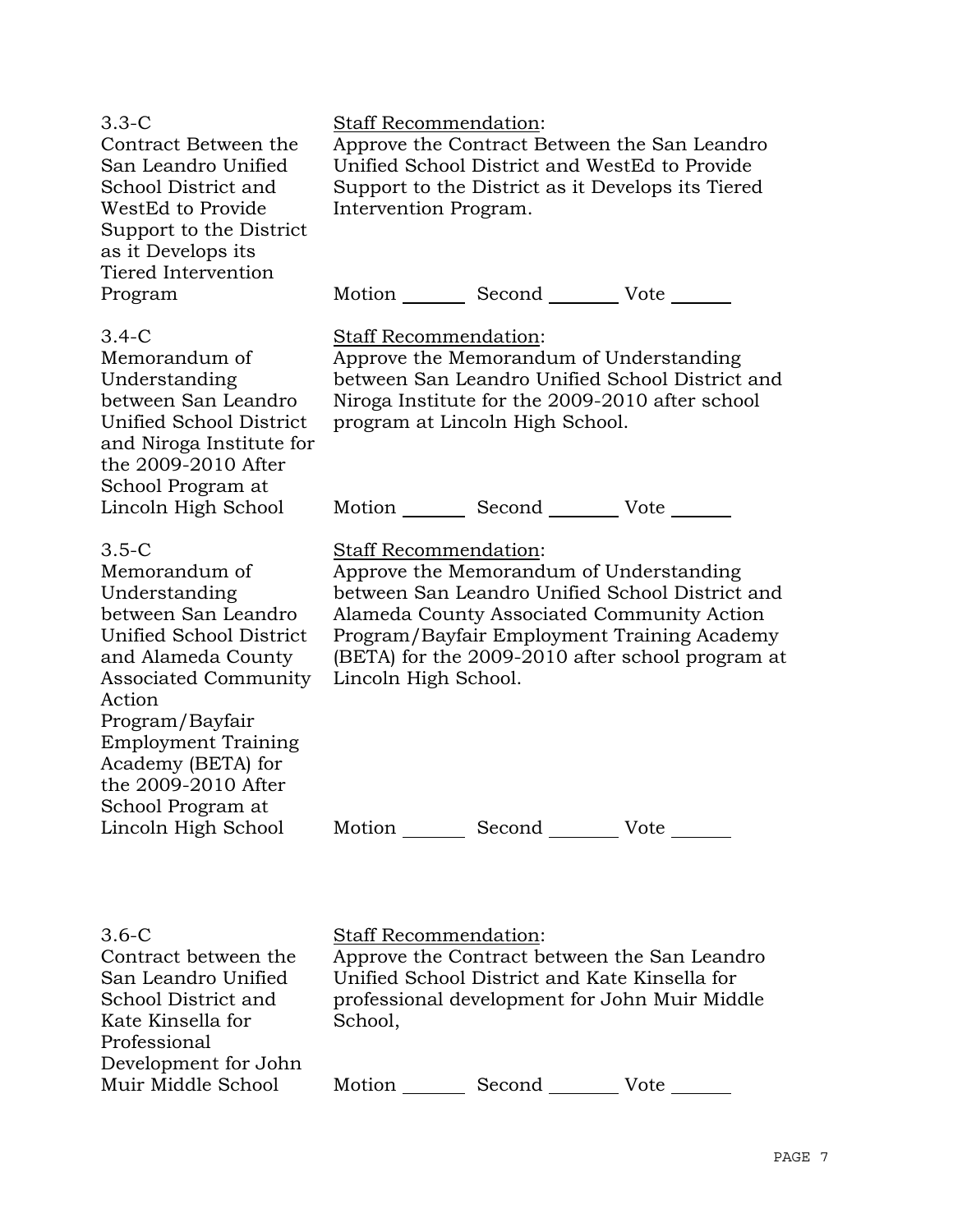| $3.7-C$<br>Contract between San<br>Leandro Unified School<br>District and California<br>Poets in the Schools at<br>John Muir Middle                                                                                                             | <b>Staff Recommendation:</b>              | Approve the Contract between San Leandro<br>Schools at John Muir Middle School.                                                                                                   | Unified School District and California Poets in the |
|-------------------------------------------------------------------------------------------------------------------------------------------------------------------------------------------------------------------------------------------------|-------------------------------------------|-----------------------------------------------------------------------------------------------------------------------------------------------------------------------------------|-----------------------------------------------------|
| School                                                                                                                                                                                                                                          |                                           | Motion _________ Second __________ Vote _______                                                                                                                                   |                                                     |
| $3.8-C$<br>Memorandum of<br>Understanding (MOU)<br>between the San<br>Leandro Unified School<br>District and Santa<br>Clara County Office of<br>Education (SCCOE) to<br>Provide SB472 Prentice<br>Hall ELA Training to<br>Middle School English | <b>Staff Recommendation:</b><br>teachers. | Approve the Memorandum of Understanding<br>District and Santa Clara County Office of<br>Education (SCCOE) to provide SB472 Prentice<br>Hall ELA training to middle school English | (MOU) between the San Leandro Unified School        |
| Teachers                                                                                                                                                                                                                                        |                                           | Motion _________ Second __________ Vote _______                                                                                                                                   |                                                     |
| <b>Business Operations</b>                                                                                                                                                                                                                      |                                           |                                                                                                                                                                                   |                                                     |
| $4.1 - C$<br>Resolution #10-04 to<br>Declare Certain<br>Equipment Surplus<br>and/or Obsolete.                                                                                                                                                   | <b>Staff Recommendation:</b>              | Adopt Resolution #10-04 to declare certain<br>and condition of the designated equipment.<br>Motion _________ Second _________ Vote _______                                        | equipment surplus and/or obsolete due to the age    |

# **9:05-9:25 p.m. ACTION ITEMS**

These items are presented for action at this time. Some may have been reviewed at a previous meeting.

# General Services

| <b>Staff Recommendation:</b>                   |
|------------------------------------------------|
| Approve the appointment of a representative to |
| the Alameda County School Boards Association   |
| (ACSBA).                                       |
|                                                |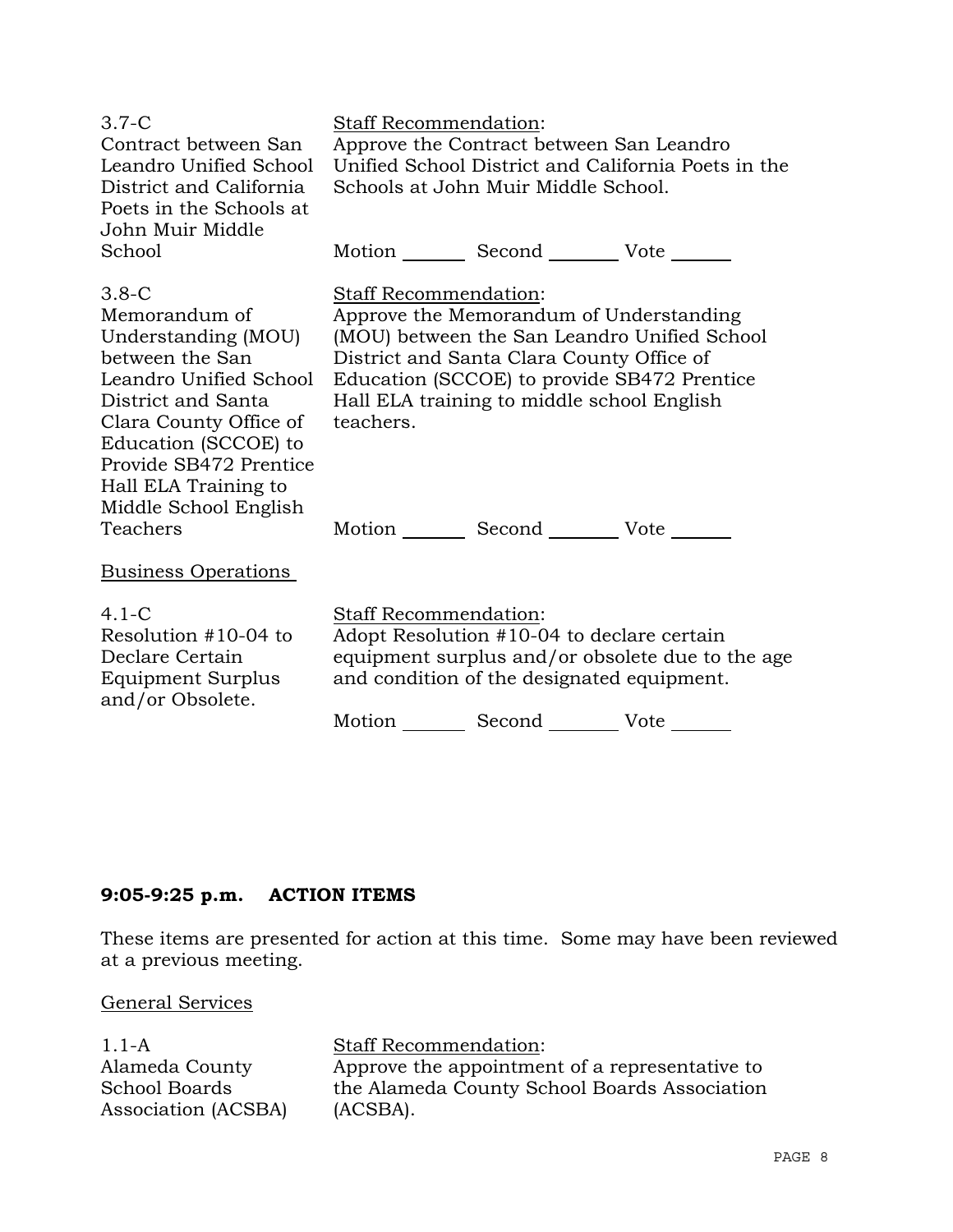| Representative                                                                                   |                                                                                                                                                  | Motion _________ Second _________ Vote _______  |                                                                                                  |  |
|--------------------------------------------------------------------------------------------------|--------------------------------------------------------------------------------------------------------------------------------------------------|-------------------------------------------------|--------------------------------------------------------------------------------------------------|--|
| $1.2-A$<br>Alameda County<br><b>School Boards</b><br>Association (ACSBA)<br>Alternate            | Staff Recommendation:<br>Approve the appointment of an alternate to the<br>Alameda County School Boards Association<br>(ACSBA).                  |                                                 |                                                                                                  |  |
|                                                                                                  |                                                                                                                                                  | Motion _________ Second _________ Vote _______  |                                                                                                  |  |
| $1.3-A$<br>Eden Area Regional<br>Occupational Program<br>(ROP) Governing Board<br>Representative | Staff Recommendation:<br>Approve the appointment of a representative to<br>the Eden Area Regional Occupational Program<br>(ROP) Governing Board. |                                                 |                                                                                                  |  |
|                                                                                                  |                                                                                                                                                  | Motion _________ Second _________ Vote _______  |                                                                                                  |  |
| $1.4-A$<br>Eden Area Regional<br>Occupational Program<br>(ROP) Governing Board<br>Alternate      | Staff Recommendation:<br>Governing Board.                                                                                                        |                                                 | Approve the appointment of an alternate to the<br>Eden Area Regional Occupational Program (ROP)  |  |
|                                                                                                  |                                                                                                                                                  | Motion _________ Second __________ Vote _______ |                                                                                                  |  |
| $1.5 - A$<br>Mid-Alameda County<br>Special Education<br>Local Plan Area<br>(MACSELPA)            | Staff Recommendation:<br>Plan Area (MACSELPA).                                                                                                   |                                                 | Approve the appointment of a representative to<br>the Mid-Alameda County Special Education Local |  |
| Representative                                                                                   |                                                                                                                                                  | Motion _________ Second __________ Vote _______ |                                                                                                  |  |
|                                                                                                  |                                                                                                                                                  |                                                 |                                                                                                  |  |
| $1.6-A$<br>Mid-Alameda County<br>Special Education<br>Local Plan Area<br>(MACSELPA)              | <b>Staff Recommendation:</b><br>Plan Area (MACSELPA).                                                                                            | Mid-Alameda County Special Education Local      | Approve the appointment of an alternate to the                                                   |  |
| Alternate                                                                                        |                                                                                                                                                  | Motion _________ Second _________ Vote _______  |                                                                                                  |  |
| $1.7 - A$<br>Drug, Alcohol, Tobacco<br>Education (DATE)<br>Committee<br>Representative           | Staff Recommendation:<br>Committee.                                                                                                              | the Drug, Alcohol, Tobacco Education (DATE)     | Approve the appointment of a representative to                                                   |  |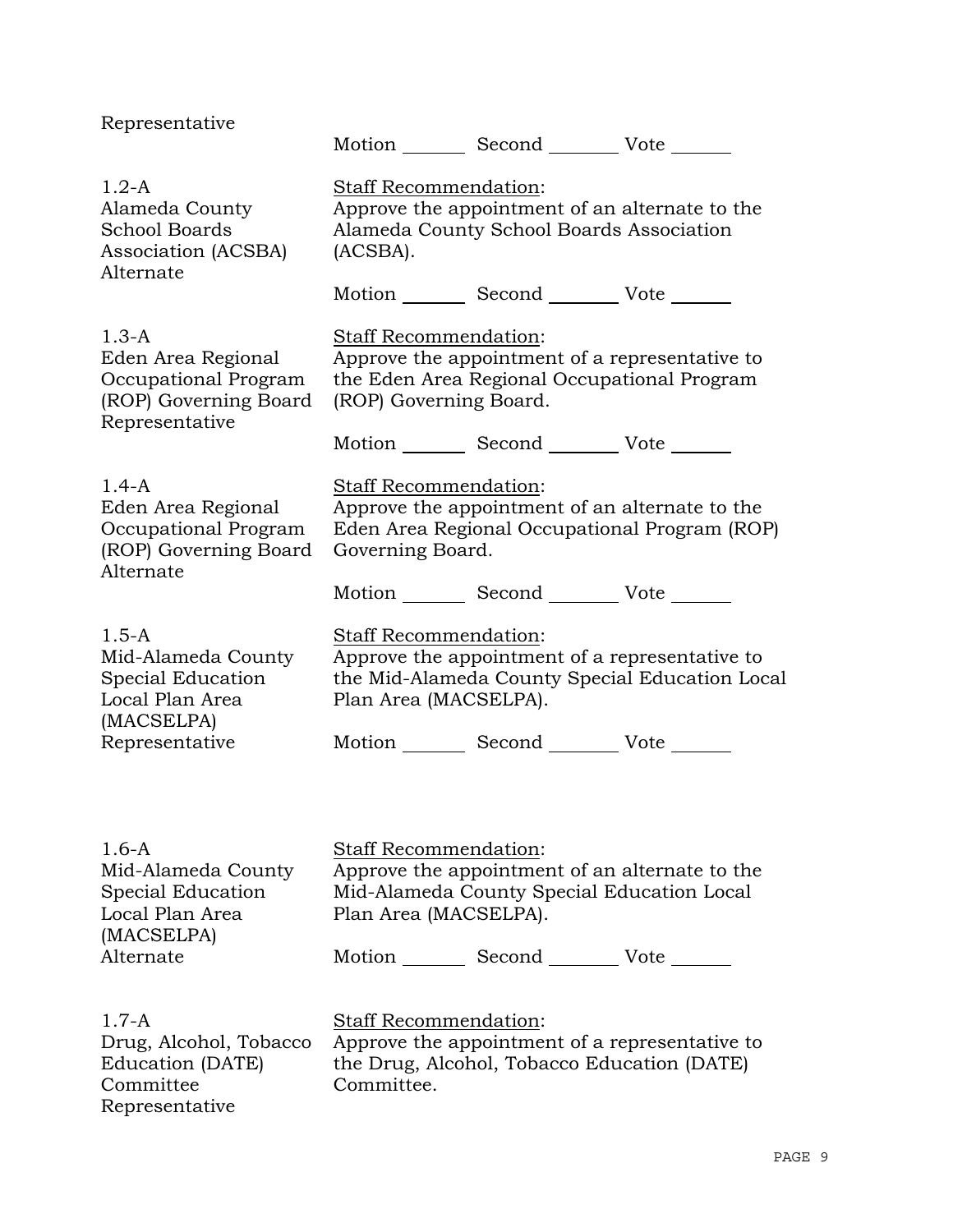|                                                                              | Motion ______ Second _________ Vote _______                                                                                             |
|------------------------------------------------------------------------------|-----------------------------------------------------------------------------------------------------------------------------------------|
| $1.8-A$<br>Drug, Alcohol, Tobacco<br>Education (DATE)<br>Committee Alternate | <b>Staff Recommendation:</b><br>Approve the appointment of an alternate to the<br>Drug, Alcohol, Tobacco Education (DATE)<br>Committee. |
|                                                                              | Motion Second Vote                                                                                                                      |
| $1.9-A$<br>San Leandro Disaster<br>Preparedness Council<br>Representative    | Staff Recommendation:<br>Approve the appointment of a representative to<br>the San Leandro Disaster Preparedness Council.               |
|                                                                              | Motion _________ Second __________ Vote _______                                                                                         |
| $1.10-A$<br>San Leandro Disaster<br>Preparedness Council<br>Alternate        | <b>Staff Recommendation:</b><br>Approve the appointment of an alternate to the<br>San Leandro Disaster Preparedness Council.            |
|                                                                              | Motion                                                                                                                                  |

## **9:25-9:30 p.m. INFORMATION**

These items are intended to keep the Board informed on various District business matters which do not require action by the Board.

Business, Operations and Facilities

| $4.1-I$               | <b>Staff Recommendation:</b>                      |
|-----------------------|---------------------------------------------------|
| Investment Report for | Receive for information and review the Investment |
| November 2009         | Report for the month of November 2009.            |

#### **9:30 p.m. ADDITIONAL SUGGESTIONS AND COMMENTS FROM BOARD MEMBERS**

**ANNOUNCEMENT Board of Education Meetings** 

Regular Meeting – January 26, 2010 Regular Meeting – February 9, 2010 Regular Meeting – March 2, 2010 **Special Meeting – Thursday, March 11, 2010, DO** Regular Meeting – March 23, 2010 Regular Meeting – April 20, 2010 Regular Meeting – May 4, 2010 Regular Meeting – May 18, 2010 **Regular Meeting – Wednesday, June 2, 2010**